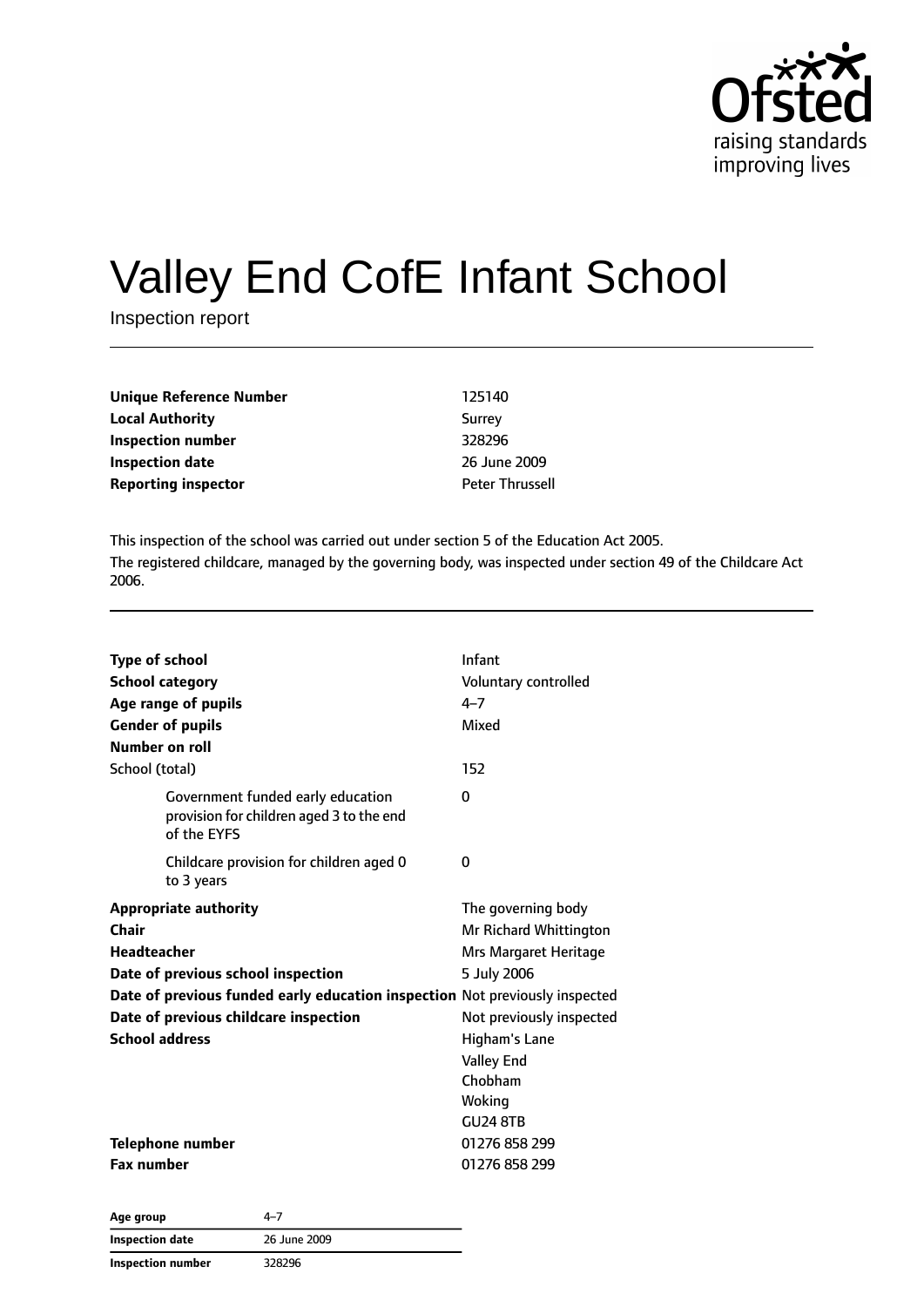.

<sup>©</sup> Crown copyright 2009

Website: www.ofsted.gov.uk

This document may be reproduced in whole or in part for non-commercial educational purposes, provided that the information quoted is reproduced without adaptation and the source and date of publication are stated.

Further copies of this report are obtainable from the school. Under the Education Act 2005, the school must provide a copy of this report free of charge to certain categories of people. A charge not exceeding the full cost of reproduction may be made for any other copies supplied.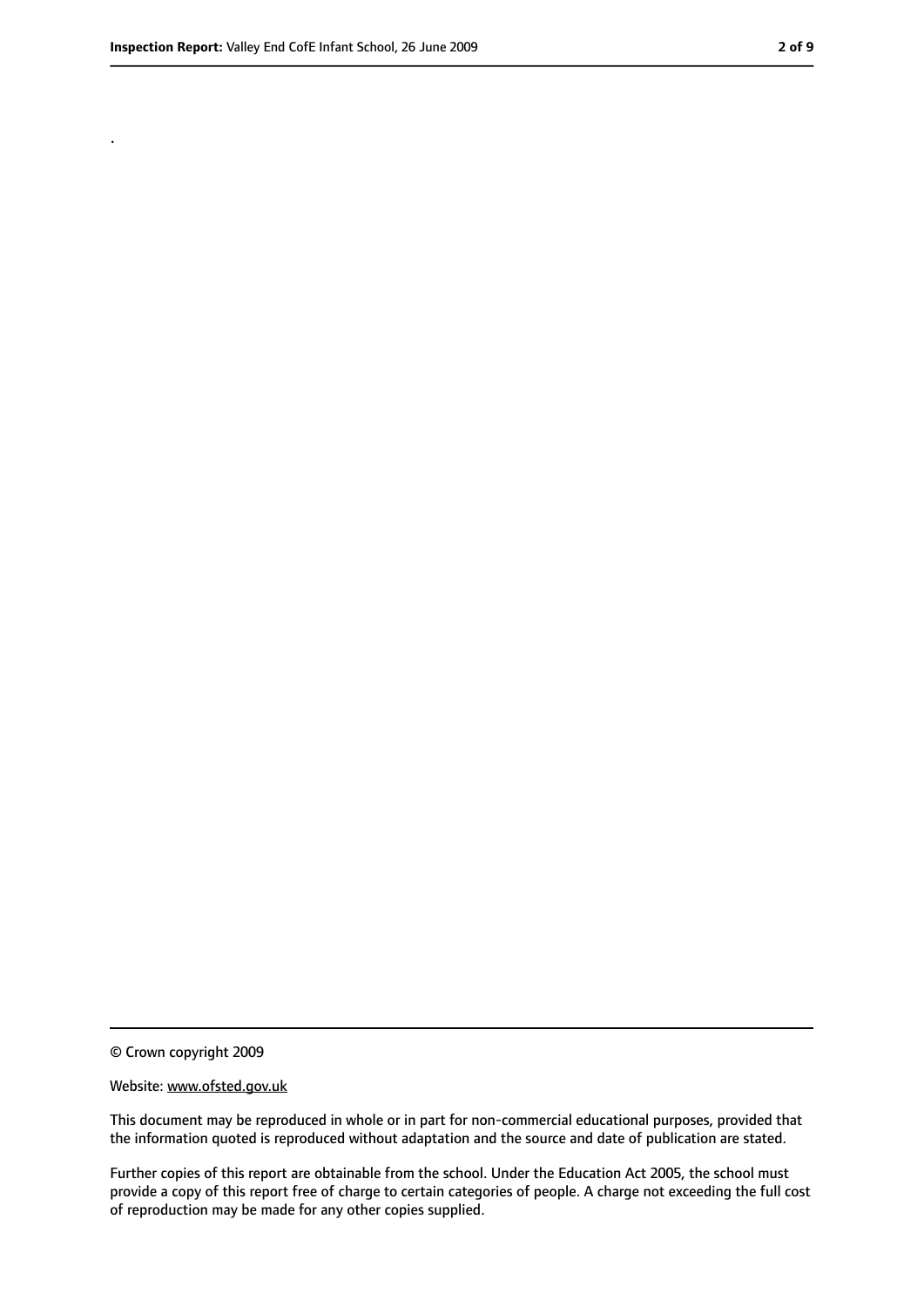# **Introduction**

The inspection was carried out by two Additional Inspectors.

The inspectors evaluated the overall effectiveness of the school and investigated the following issues:

- the impact of leadership and management in bringing about further improvements
- the strengths in teaching and learning that bring about such high levels of achievement and standards
- the quality and standards in the Early Years Foundation Stage.

Evidence was gathered from lesson observations and from the scrutiny of pupils' work and the school's documents. Parents' questionnaires and discussions with children, governors, other leaders and staff also contributed to the judgements. Other aspects of the school's work were not investigated in detail, but the inspectors found no evidence to suggest that the school's own assessments, as given in its self-evaluation, were not justified, and these have been included where appropriate in this report.

#### **Description of the school**

This is a smaller than average school in a rural location, attracting pupils from a wide area. The majority of pupils are of White British heritage. The proportion of pupils known to be eligible for free school meals is much lower than average. A very small proportion have learning difficulties and/or disabilities. The school has a number of awards, including Healthy School accreditation and the Activemark.

#### **Key for inspection grades**

| Grade 1 | Outstanding  |
|---------|--------------|
| Grade 2 | Good         |
| Grade 3 | Satisfactory |
| Grade 4 | Inadequate   |
|         |              |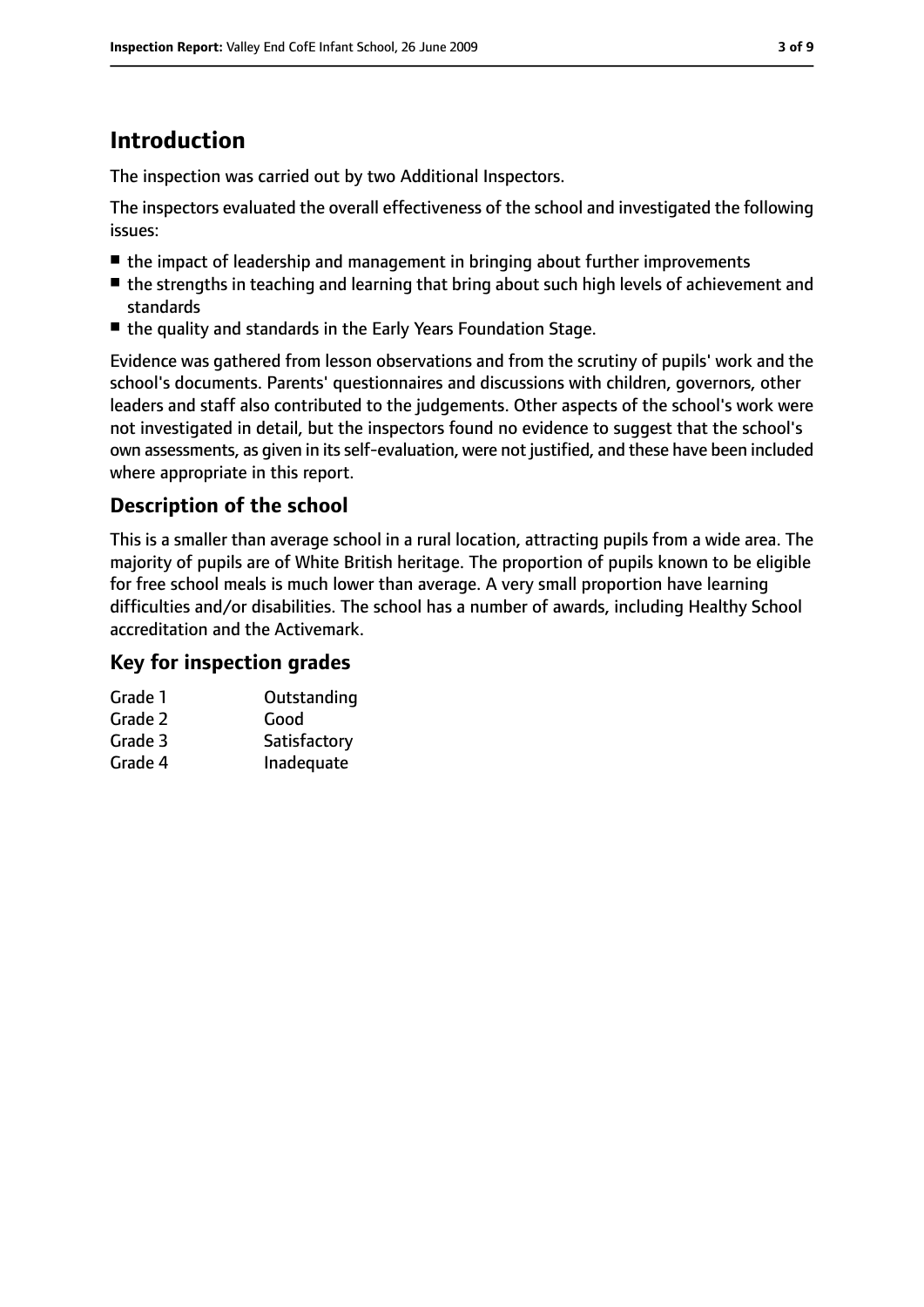### **Overall effectiveness of the school**

#### **Grade: 1**

Valley End is an outstanding infant school. The headteacher provides committed and visionary leadership. She is extremely well supported by the staff and governing body, who work very closely together as a highly committed team. Together they ensure pupils' outstanding progress in both their academic and their personal development. Excellent links with parents, the community, other schools and outside agencies contribute very well to pupils' learning and the extremely high level of care and support provided by the school. Many parents comment on how pleased they are to be able to send their children to the school. One wrote: 'Valley End is an example to all schools. Teachers work so hard with individual children and classes alike. It provides a wonderful, caring environment. All staff, from the admin. staff through to the caretaker, are so active and make the school what it is, a fun and exciting place to be'.

This fun and excitement are clearly evident from the time that pupils enter the playground at the start of the day. They are raring to go, and chat eagerly with one another. The playground itself provides an imaginative and stimulating learning environment, with its quiet areas, sensory garden, drums, tubular bells, Victorian classroom and covered role-play areas. 'Learning outside is the best part of the day,' said one pupil. Beyond the playground are a wooded area and a vast playing field, used well to support the school's excellent, extremely well-enriched curriculum. Pupils use these facilities very responsibly, well aware of any safety issues. Their tremendous enjoyment of school is further reflected in their excellent attendance. They particularly like the opportunities they have for sport and physical activity, supported by coaching links with a nearby school. They appreciate the nourishing meals served to all the pupils at lunchtime, recognising the importance of a balanced diet. One pupil commented, 'We need to eat the right things so we don't get ill.' Pupils' excellent understanding of keeping fit and healthy is recognised in national awards. They make an extremely positive contribution to the school and local communities, with a strong enthusiasm for ecology. Exemplary behaviour and excellent attitudes to learning contribute to pupils' outstanding achievement and preparation for the future.

From above average starting points in Year 1, all pupils, including those with learning difficulties and/or disabilities, make excellent progress towards the very challenging end-of-year targets set for them. This progress is very carefully monitored, and additional support is provided where pupils are not making the expected progress. At the end of Year 2, standards over recent years have been consistently and exceptionally high in reading, writing and mathematics, with significantly high proportions working at higher than expected levels. This level of achievement results from the outstanding level of teaching and learning within the school. Teachers have very high expectations of pupils, support staff make excellent contributions, and there are many opportunities for pupils to work and learn independently. In a Year 1 lesson on the parts of a plant, pupils worked very well with a range of creative activities to reinforce their learning, while adults focused on specific tasks that ensured pupils' very clear knowledge and understanding of the subject. Year 2 pupils worked enthusiastically on a personalised computer program designed to improve and assess their mathematical skills. Pupils themselves are very aware of how well they are doing and how to improve their work through personal targets and very good opportunities to talk about and evaluate what they are doing in lessons.

Despite the school's continuing academic success, it continually looks for ways in which to further improve its provision, based on thorough and accurate self-examination. The curriculum has become more creative and personalised, and reflects multi-cultural awareness more fully.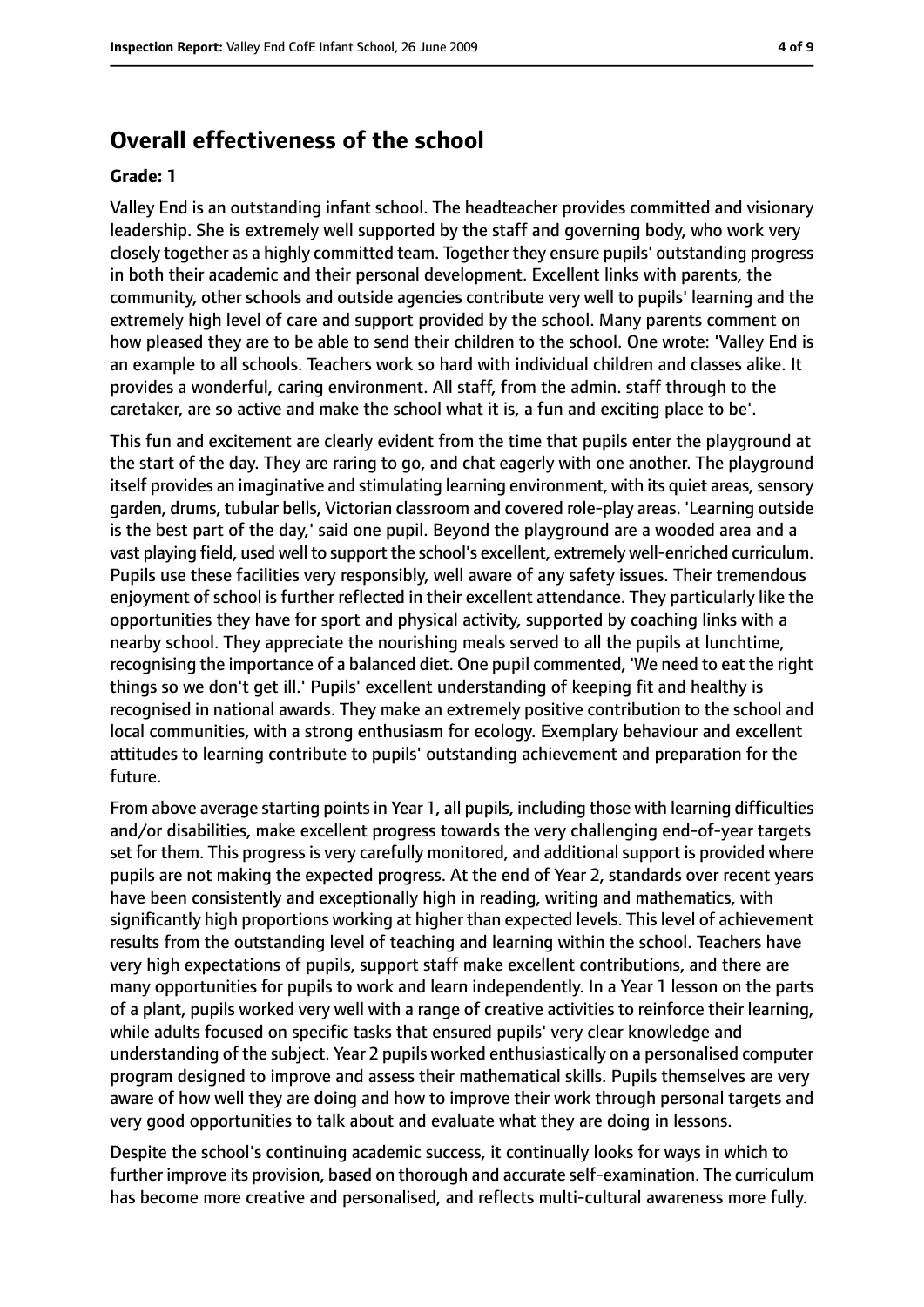This was an area for improvement at the last inspection which the school has evaluated and developed. Pupils value the display of national flags in the hall, showing their different backgrounds. By drawing on these backgrounds and developing global links, for example with a school in Uganda, the school is ensuring that pupils are developing an understanding and respect of communities and cultures beyond their own. On moving into Year 1 from Reception, pupils continue to benefit from aspects of the Early Years Foundation Stage practice, which fosters outdoor learning, choice, independence and exploration, alongside excellent directed learning opportunities. The school is at a stage of reviewing its leadership and management structure, to give further opportunities for newer staff to take a fuller part, particularly in analysing assessment data and tracking pupils' progress. It responds extremely well to the concerns of parents. Some wanted early morning provision for their children, but when they were surveyed it became clear that too few were interested at the time to make it viable. Given the school's success and track record, it has an outstanding capacity for further improvement.

#### **Effectiveness of the Early Years Foundation Stage**

#### **Grade: 1**

Children enter Reception with skills and abilities that are broadly typical of their age. Excellent links with parents, and very good opportunities for them and their children to visit before starting school, mean that children quickly settle. They go on to make outstanding progress as a result of extremely effective teaching that inspires their interest and natural desire to learn. Teachers plan a very wide mix of activities, with the children being given exceptionally well-planned opportunities to choose and explore, as well as being discreetly guided towards specific, adult-led activities. By the end of the Reception Year, the great majority of children are working securely within the learning goals expected at this age, with significant proportions fully meeting or exceeding them, especially in aspects of writing, and mathematical and physical development. Children develop excellent personal and social skills through the secure and stimulating learning environment, with outstanding support from adults. Their progress is tracked very closely, so that adults know exactly how well they are doing. The curriculum meets children's individual needs exceptionally well and there is an appropriately sharp focus on developing basic skills. The Early Years Foundation Stage is led and managed highly effectively, with a strong team of staff who work together extremely well to promote children's welfare and learning.

#### **What the school should do to improve further**

■ Develop the role of the new leadership team, particularly with regard to analysing and tracking pupils' progress.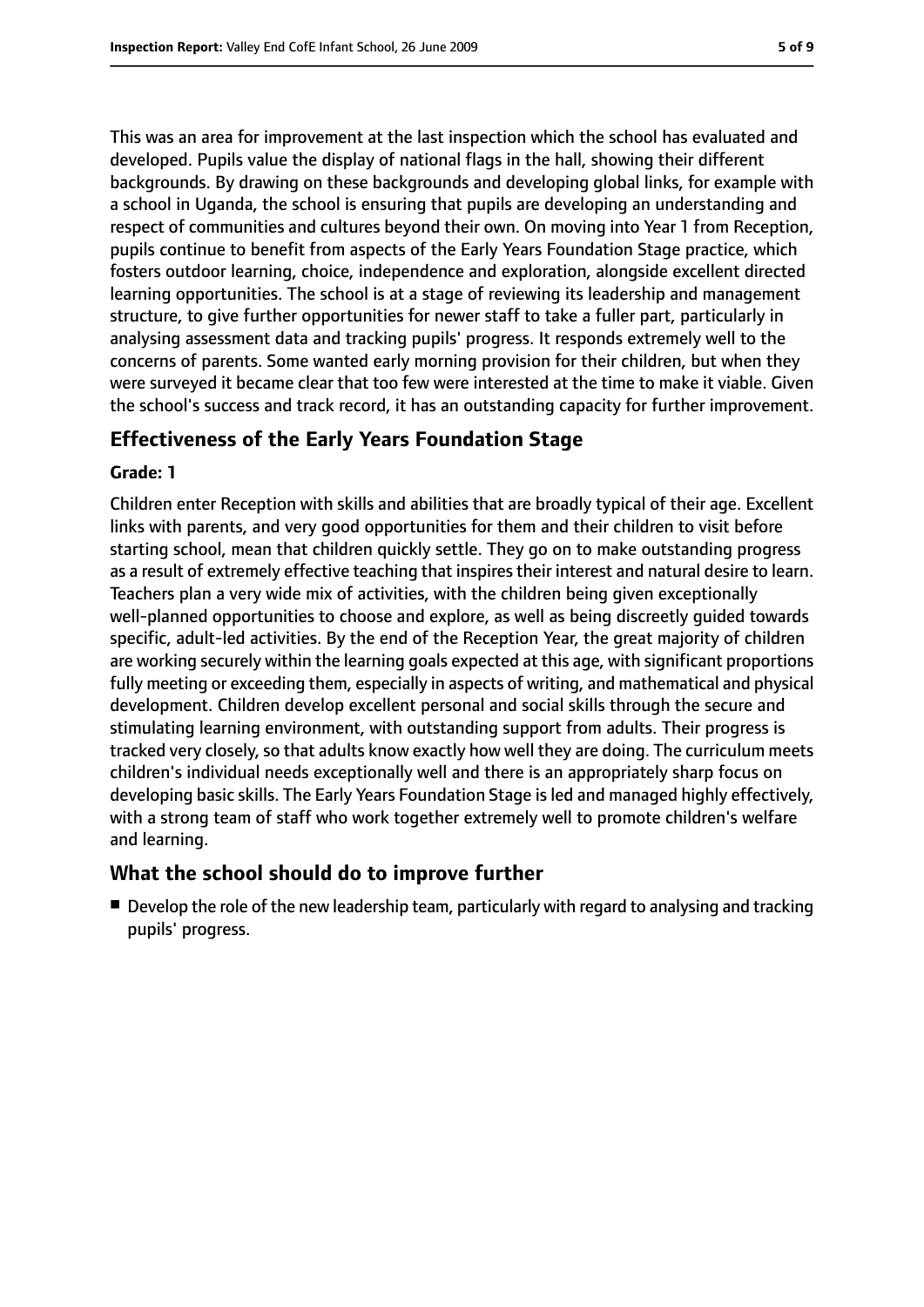**Any complaints about the inspection or the report should be made following the procedures set out in the guidance 'Complaints about school inspection', which is available from Ofsted's website: www.ofsted.gov.uk.**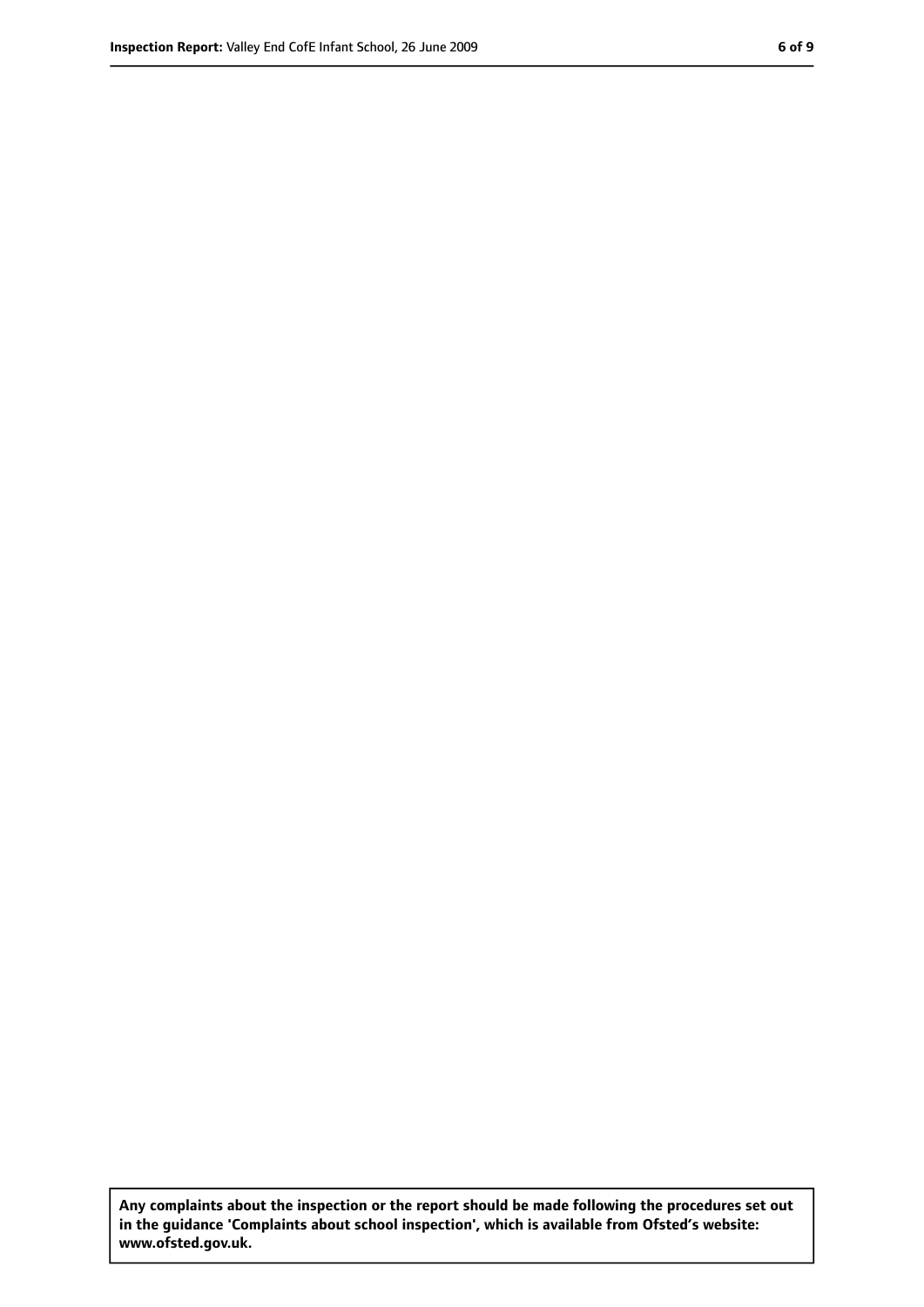# **Inspection judgements**

| ˈ Key to judgements: grade 1 is outstanding, grade 2 good, grade 3 satisfactory, and | <b>School</b>  |
|--------------------------------------------------------------------------------------|----------------|
| arade 4 inadequate                                                                   | <b>Overall</b> |

#### **Overall effectiveness**

| How effective, efficient and inclusive is the provision of<br>education, integrated care and any extended services in meeting the<br>needs of learners? |     |
|---------------------------------------------------------------------------------------------------------------------------------------------------------|-----|
| Effective steps have been taken to promote improvement since the last<br>inspection                                                                     | Yes |
| How well does the school work in partnership with others to promote learners'<br>well being?                                                            |     |
| The capacity to make any necessary improvements                                                                                                         |     |

## **Effectiveness of the Early Years Foundation Stage**

| How effective is the provision in meeting the needs of children in the<br>l EYFS?            |  |
|----------------------------------------------------------------------------------------------|--|
| How well do children in the EYFS achieve?                                                    |  |
| How good are the overall personal development and well-being of the children<br>in the EYFS? |  |
| How effectively are children in the EYFS helped to learn and develop?                        |  |
| How effectively is the welfare of children in the EYFS promoted?                             |  |
| How effectively is provision in the EYFS led and managed?                                    |  |

#### **Achievement and standards**

| How well do learners achieve?                                                  |  |
|--------------------------------------------------------------------------------|--|
| The standards <sup>1</sup> reached by learners                                 |  |
| How well learners make progress, taking account of any significant variations  |  |
| between groups of learners                                                     |  |
| How well learners with learning difficulties and/or disabilities make progress |  |

#### **Annex A**

<sup>&</sup>lt;sup>1</sup>Grade 1 - Exceptionally and consistently high; Grade 2 - Generally above average with none significantly below average; Grade 3 - Broadly average to below average; Grade 4 - Exceptionally low.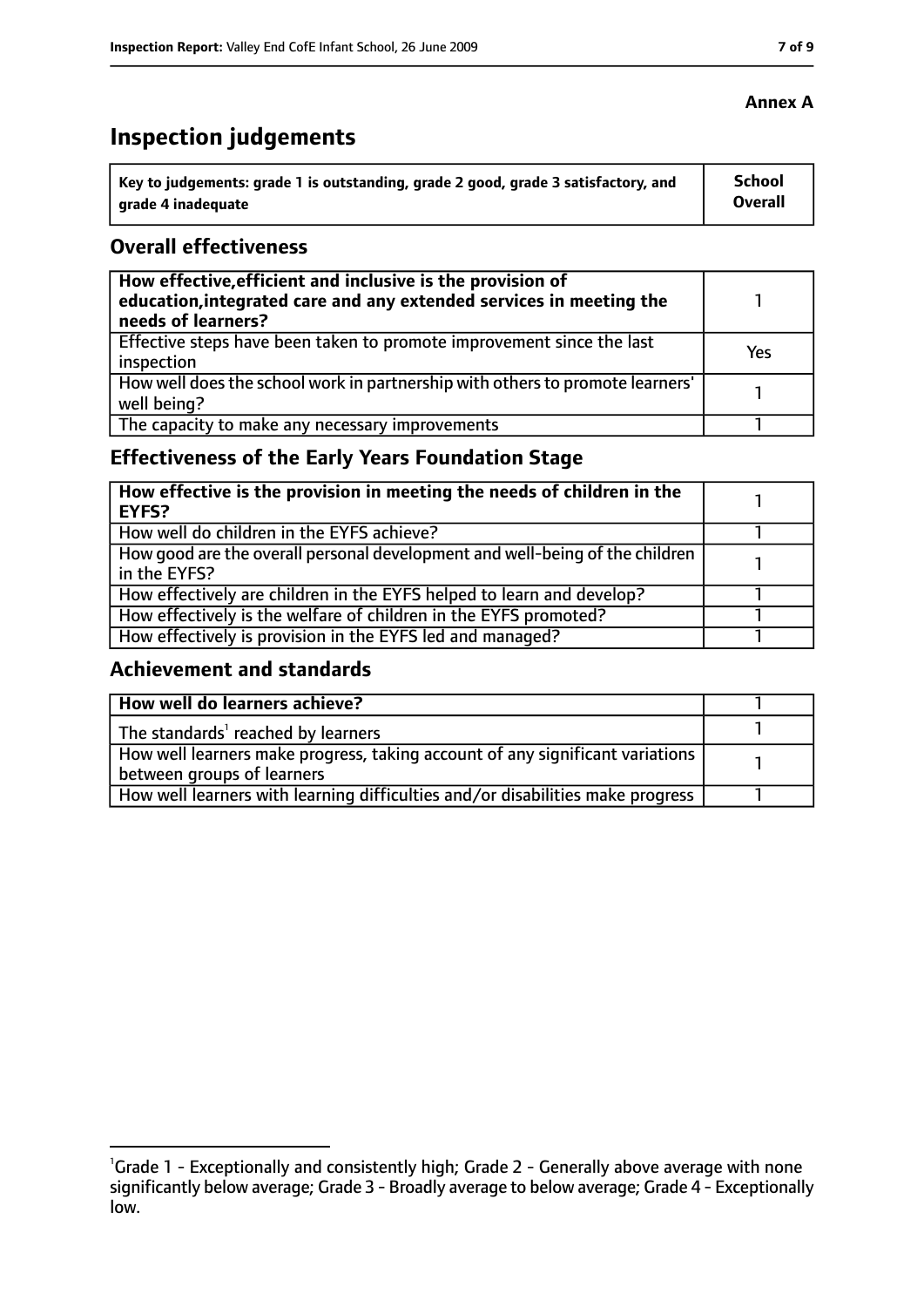## **Personal development and well-being**

| How good are the overall personal development and well-being of the<br>learners?                                 |  |
|------------------------------------------------------------------------------------------------------------------|--|
| The extent of learners' spiritual, moral, social and cultural development                                        |  |
| The extent to which learners adopt healthy lifestyles                                                            |  |
| The extent to which learners adopt safe practices                                                                |  |
| The extent to which learners enjoy their education                                                               |  |
| The attendance of learners                                                                                       |  |
| The behaviour of learners                                                                                        |  |
| The extent to which learners make a positive contribution to the community                                       |  |
| How well learners develop workplace and other skills that will contribute to<br>their future economic well-being |  |

# **The quality of provision**

| How effective are teaching and learning in meeting the full range of<br>learners' needs?              |  |
|-------------------------------------------------------------------------------------------------------|--|
| How well do the curriculum and other activities meet the range of needs and<br>interests of learners? |  |
| How well are learners cared for, quided and supported?                                                |  |

## **Leadership and management**

| How effective are leadership and management in raising achievement<br>and supporting all learners?                                              |           |
|-------------------------------------------------------------------------------------------------------------------------------------------------|-----------|
| How effectively leaders and managers at all levels set clear direction leading<br>to improvement and promote high quality of care and education |           |
| How effectively leaders and managers use challenging targets to raise standards                                                                 |           |
| The effectiveness of the school's self-evaluation                                                                                               |           |
| How well equality of opportunity is promoted and discrimination eliminated                                                                      |           |
| How well does the school contribute to community cohesion?                                                                                      |           |
| How effectively and efficiently resources, including staff, are deployed to<br>achieve value for money                                          |           |
| The extent to which governors and other supervisory boards discharge their<br>responsibilities                                                  |           |
| Do procedures for safequarding learners meet current government<br>requirements?                                                                | Yes       |
| Does this school require special measures?                                                                                                      | <b>No</b> |
| Does this school require a notice to improve?                                                                                                   | <b>No</b> |